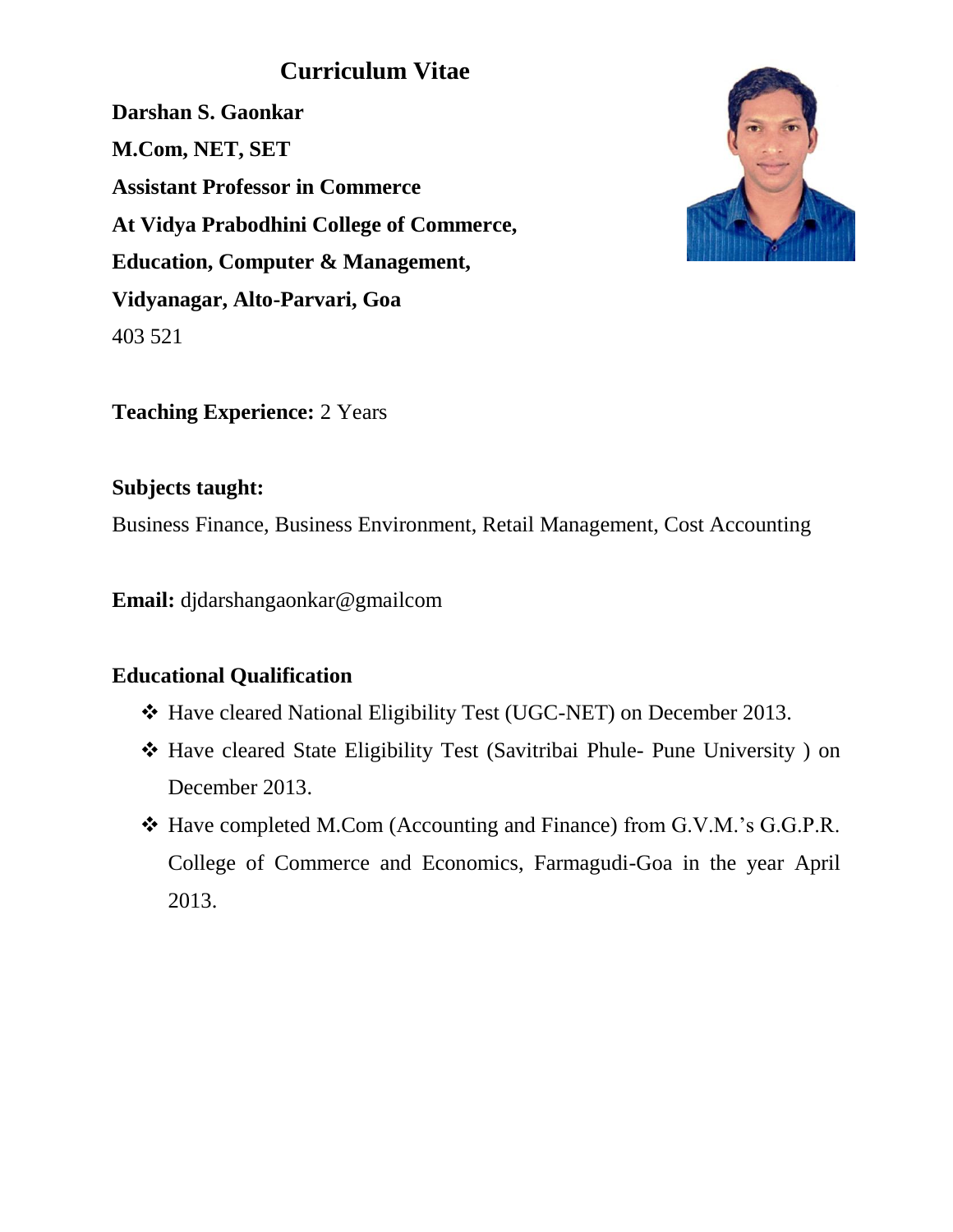#### **Teaching experience**

- Presently working as Assistant Professor in Commerce, at Vidya Prabodhini College of Commerce, Education, Computer & Management, Parvari,Goa from the academic year 2015-16.
- Worked as Assistant Professor in Commerce from G.V.M.'s G.G.P.R. College of Commerce and Economics, Farmagudi-Goa for the academic year 2014-15.

### **Paper publication**

 Arun marathe and Darshan S. Gaonkar, Inflation in India: Problems and Prospects in National Level Seminar on Inlationary Pressure on Indian Economy ISBN 978-81-930865-5-1,August 2016.

## **Paper presentation**

.

- Participated and Presented paper at National conference on "Strengthening Co-Operative sector in India: Academicians and co-operators interface" in DM's College, Assagao Bardez-Goa paper titled Co-Operative Financial Institutions in Goa: A Study on  $30<sup>th</sup>$  and  $31<sup>st</sup>$  October, 2015.
- Participated and Presented paper at National conference on "Contemporary Issues in Commerce and Management: Opportunities and Challenges" in Zantye college of commerce Bicholim-Goa, paper titled "Progress of the Pradhan Mantri Jan Dhan Yojana" on 30<sup>th</sup> March 2016.

#### **Workshops/ Seminars/ Programs/Courses Attended**

 Participated in one day state level workshop on 'Writing effective research proposal in commerce and management for Ph.D. programme and for research project' organise by our college on 09<sup>th</sup> October, 2015.